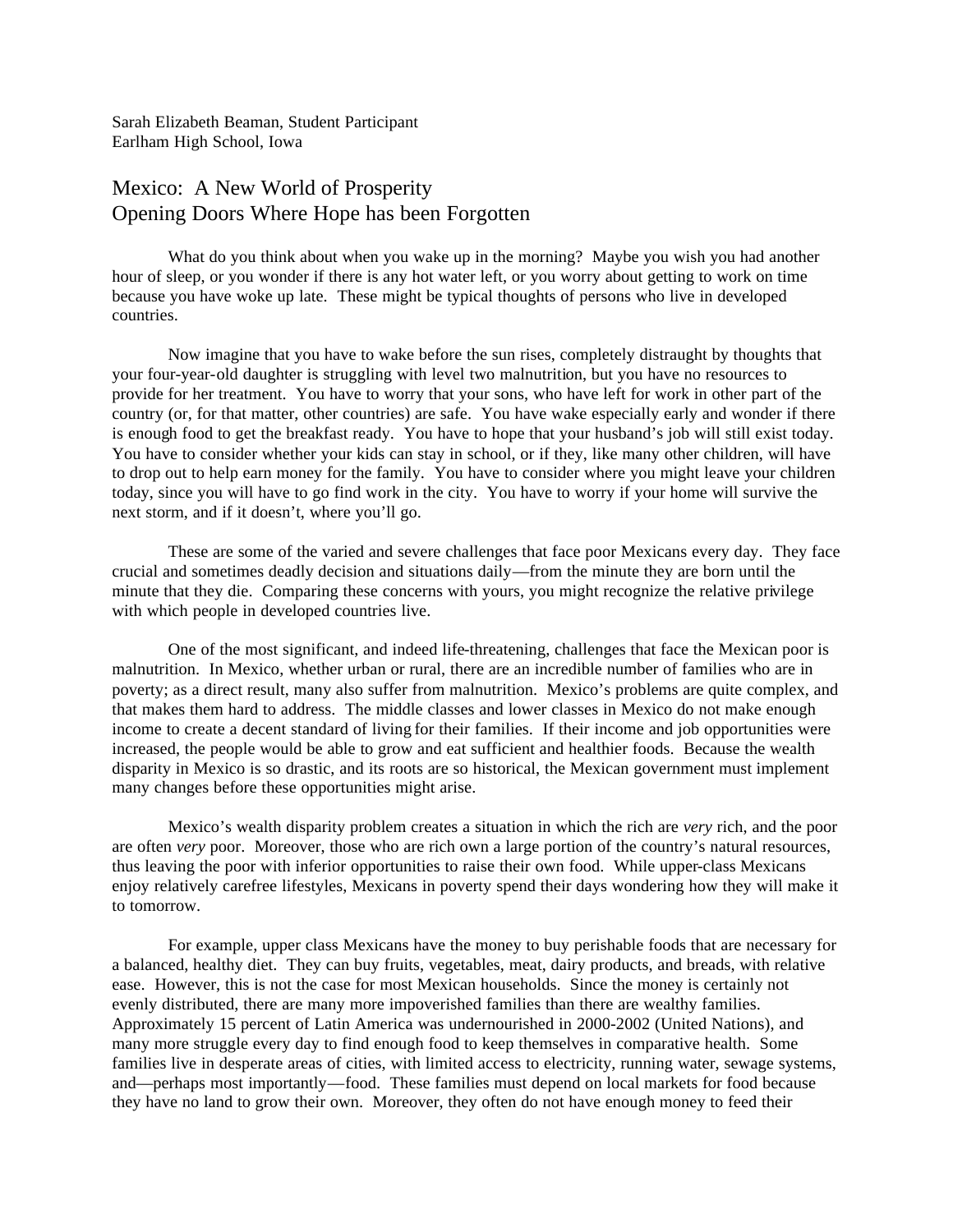typically large families because the minimum wage—if jobs are even available—is too low to meet the basic standard of living.

Families in the city must depend on jobs within those cities, and most of the time those jobs do not exist; the population of Mexicans who desire work exceeds the number of jobs that are available. When a job *can* be found, many men and women have to anticipate significant travel to go to work. Consequently, they have to use a significant amount of the meager wages that they earn for bus fare or other transportation costs. Besides this financial concern, the long grueling trips for these workers leave little if any daylight for them to tend to their families. Many times, both parents in a family—in addition to some or all of the family's children—work all day leaving the rest of the children in uncertain care. In some cases there are babies in the families; if there is no one to take care of these younger children, the mother may be forced to decide between staying home and caring for the children, or taking them out to work with her.

City-dwelling families sometimes do not have electricity—either because the government has neglected to produce it in that area, or because it is unaffordable. Sewage systems are fairly rare in middle to lower class slums for the same reasons.

Campesino families live in the countryside with small amounts of land. They grow their own food and fetch water from nearby streams. They also may not have electricity, transportation, running water, sewage systems or telephones. However, they sometimes have more food than families that live in the city slums where people must depend on markets for food.

Nevertheless, for campesino families to have any money for clothes, medicines, soap and other food that they cannot produce on their own, they must sell some of their grain at market. They will sell during harvest season in order to buy necessities. The problem that arises in selling part of the harvest is that they might run out of maize and other crops before the next harvest and have to buy it in town. This leaves them without funds for any emergencies that may come up.

Campesino families often have very severe nutrition problems due to parasites in their water. The water quality causes many diarrhea problems and parasitic infections. Due to the nature of their homes, which are often pieced together with pieces of wood, tin, or palm, campesino families are often rather exposed to nature. This exposure to the environment leaves them vulnerable to the elements and causes more colds and diseases.

Upper class citizens do not worry about parasites and diseases because they can afford water filtration systems. Besides, when they do have such health problems, people with sufficient money have no problem getting a doctor to tend to them. They also can pay for any medicine that the doctor prescribes. If they live where there is no hospital, they can pay to take a cab or bus to another town where they, can bribe the nurses to let them be seen first. They can also travel to other countries with better facilities if they cannot cure their disease or sickness at the hospital.

If someone is sick in a middle or lower class family, giving them proper attention from a doctor means waking up before dawn, walking (if the individual is able) many miles, and getting to the clinic when they open their doors at about 8:00 a.m. The nurses usually start to check patients in around 10 a.m. and the doctor may or may not arrive at about 11 a.m. Depending on when a person gets there, he or she may have to wait for everyone else to get done being seen by the doctor. Sometimes he or she can bribe the nurses off for a more favorable position list, but if a person does not have enough money, he or she has no way of doing this. If the doctor finally sees a patient and she prescribes medicine, it is usually provided in the clinic for no extra cost. However, if the medicine is not available, it might have to be bought from a pharmacy, if financially possible. Often, time runs out before all patients can be seen, so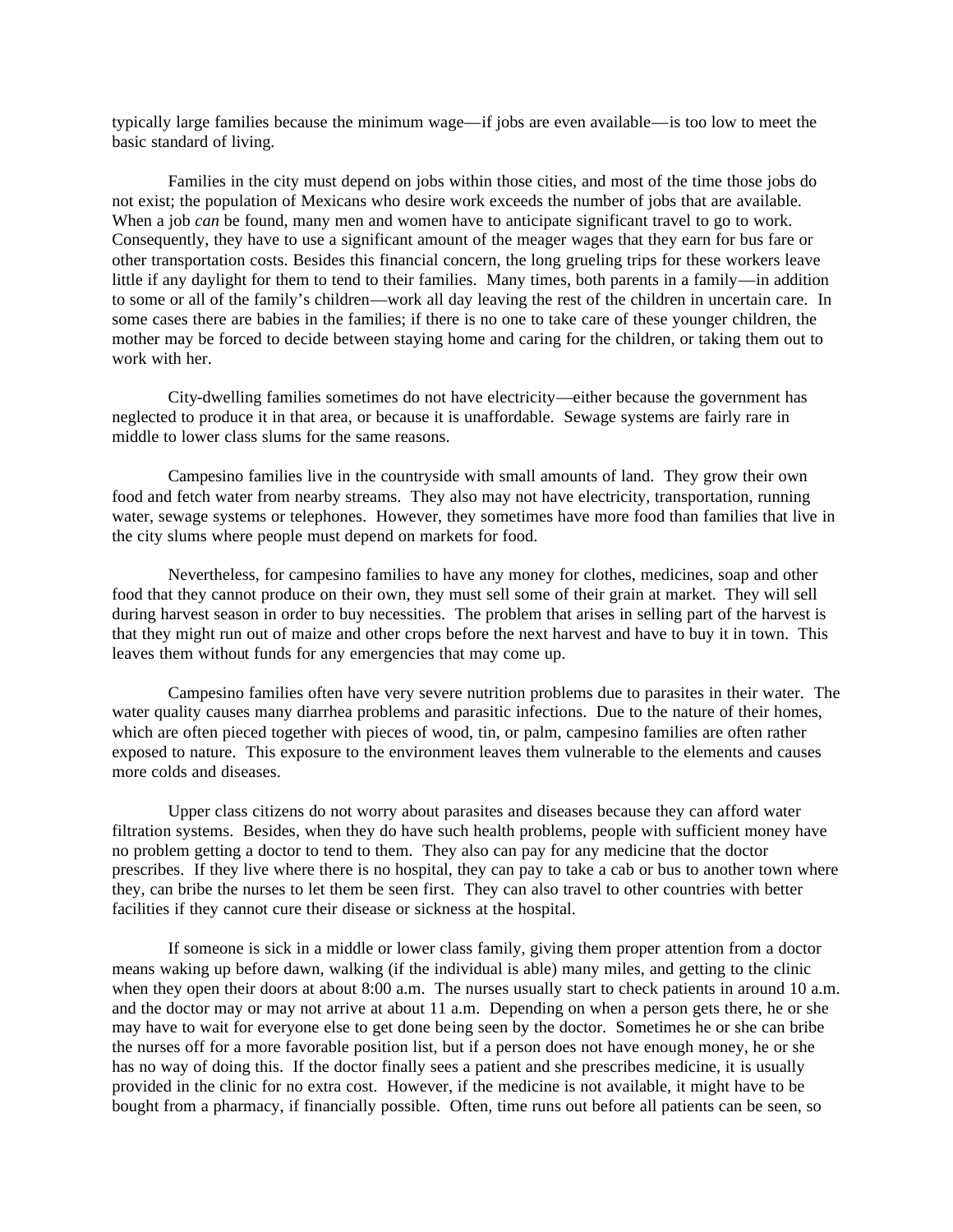the last patients on the list for the day are told to come back tomorrow. In this situation, that person has to go through the same routine the very next day if the condition needs immediate attention. This is clearly a very time consuming process and it requires at least one day off of work, and money for any medicines. It is hard for any lower or middle class family to deal with that burden.

Physical access to health facilities is equally troubling. Most campesino families do not live anywhere near a hospital. In order to get to a hospital the sick has to be transported into the nearest town. If that town does not have a hospital, a bus ride might be necessary. Sometimes the bus does not come through that day, despite that it is scheduled to do so. If the bus does not come through, those people would have to wait until the next day, and by then it may be too late. If a person *can* get to the hospital, they have to find a way to pay for the hospital bills, which is a special problem considering time spent at the hospital is time spent out of work.

In this case that a person is no seen and must return another day, she might have to find somewhere to stay in lieu of paying another bus fare. By this time, it could be too late to treat the sick person. It is clearly very difficult to get help for even common sicknesses such as diarrhea and level one malnutrition (let alone more severe ailments) so those problems often escalate to the point that children and adults die from sicknesses that have common ailments.

It is obvious that children who are properly nourished are also stronger. They have more energy to work harder and, therefore, to sustain a better living. Even mild forms of nutritional deficiencies can limit a child's mental and physical development in very early adolescence, which can lead to snowballing effects including insufficiencies in school performance. As a result, Mexico's current and future populations could experience even higher school drop out rates and an even higher burden of illiteracy (Feeding Minds). On the other hand, if children are well nourished from the point that they are born, there will be less economic problems like illiteracy and learning disabilities. If poverty can be reduced in Mexico, the country's malnutrition rates will decrease. If Mexicans have the money to provide sufficiently healthy foods, the chance of impediments to mental and physical development will be diminished, thereby creating smarter, stronger citizens

It is apparent that throughout Mexican history, the rich have prevailed. Besides their relative privilege and innumerable assets, they also have the resources to meet and maintain basic needs. The cycle of privilege (or lack thereof) is perpetuated at birth, as children born to wealthy families have access to a balanced diet, which leads to better developed bodies and minds. Later, they grow up to provide the same opportunities to their own children, as well.

It is also apparent that poverty and malnutrition in Mexico likewise exists in a cycle. Without financial resources, families lack the abilities to properly feed their children. Without proper nutrition, many children are forced to either struggle through school or forego it altogether. Without education, many people are unable to find adequate employment opportunities. Without employment opportunities, there are few financial resources. So, without any sort of government intervention the cycle perpetuates itself endlessly.

Mexico has a history of corruption in politics and governmental plans that do not serve the interests of its myriad poor. To improve the nutrition and decrease poverty in Mexico, the government must actively take a number of steps. First and foremost, it must determine how governmental finances may be increased to provide funding for such changes. Further, in order for an intervention program to succeed, the Mexican government must agree that the programs' implementation truly will help. Because other plans to decrease malnutrition in Mexico have failed, many people especially those in power—doubt the effectiveness of future plans. For example, the government has promised to transfer land to campesinos a number of times, but many land surveyors have been bribed by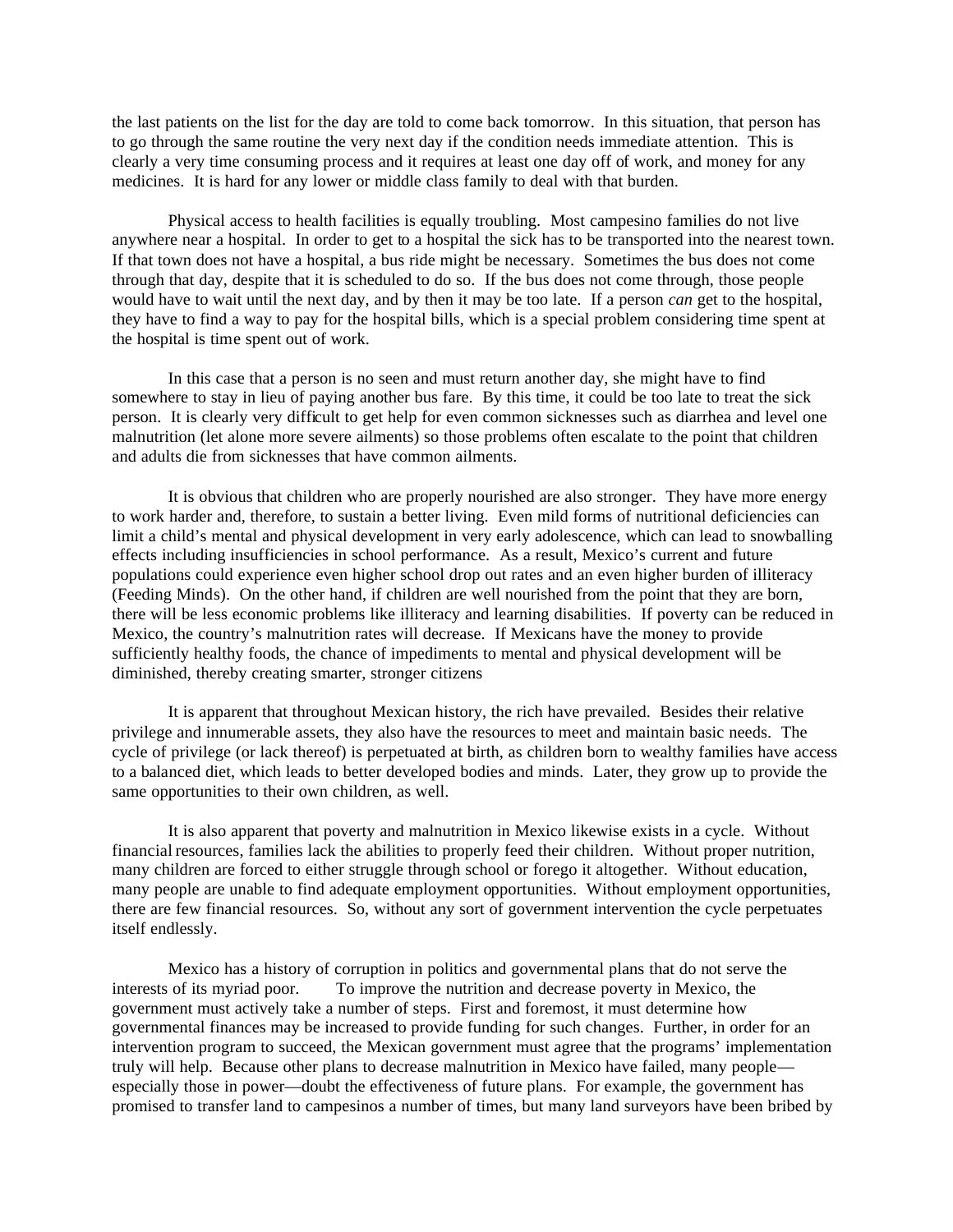large farmers to declare that such land is being used, and is thus unavailable. (Compounding the problem, campesinos have begun to claim their own land in many areas, thus creating further conflict between the landowners and the landless).

There must be a concrete and enforceable plan to transfer unused land into the hands of the people that need it most. In doing so, the government must also provide more regulation of large-scale, factory farmers, who monopolize not only the resources to grow crops, but also the markets in which they are sold. For example, the land that large-scale farmers are not using properly needs to be given to campesinos. Moreover, the government must be willing to extensively finance the costs of these transfers and controls. If subsidies are increased for campesinos, they will have more land and can therefore be productive and Mexico will not have to import as much grain (thus freeing up much needed government funds). To ensure the process is efficient, programming must be provided that will educate campesinos (or new landowners) regarding the land's best use. This programming must teach campesinos how to utilize different land more efficiently. New farmers must understand processes to conserve soil and prevent erosion—and moreover understand that those processes that will eventually lead to better and more plentiful harvests. Land management education will not only help produce more grain, but also improve campesinos' physical welfare.

Education must by no means be limited to subjects involving land use. Better education leads to better understanding of the world in general, increasing problem solving skills, independence and social understanding. Without education for the impoverished, the chance to end the viscous cycle of poverty is very slim. If the impoverished are educated all throughout their high school years, they may develop the skills to become productive workers and critical minds and to further work their way out of poverty.

While proper education may provide more job opportunities for many people, the sheer number of jobs in Mexico must be increased to fully satisfy demands for employment. Again, the government will have to finance job development so that qualified job-seekers may be appreciated in Mexico's economy. If construction subsidies are increased, for example, the unemployed may be able to provide attention to the needs for roads, plumbing, electricity, and other staples in poor areas. Not only will job opportunities for the un-employed rise as a result, standards of living will also increase—thus, the cycle of poverty and malnutrition will slow.

All of these projects are not easy, and demand governmental money and attention that may not currently exist. However, ever-increasing rates of poverty and malnutrition in Mexico indicate that the changes are imperative to the country's survival. Mexico has reached a point at which the cycle that perpetuates poverty (and thus malnutrition) may only be disturbed if the government can muster the strength to intervene. Attention and funding must be given to landownership, education, and employment deficiencies that keep the Mexican poor just that—poor, and to give all Mexicans the opportunities to provide for the health and well-being of themselves and their families. If successful, the decrease or destruction of Mexico's malnutrition dilemma can only naturally follow.